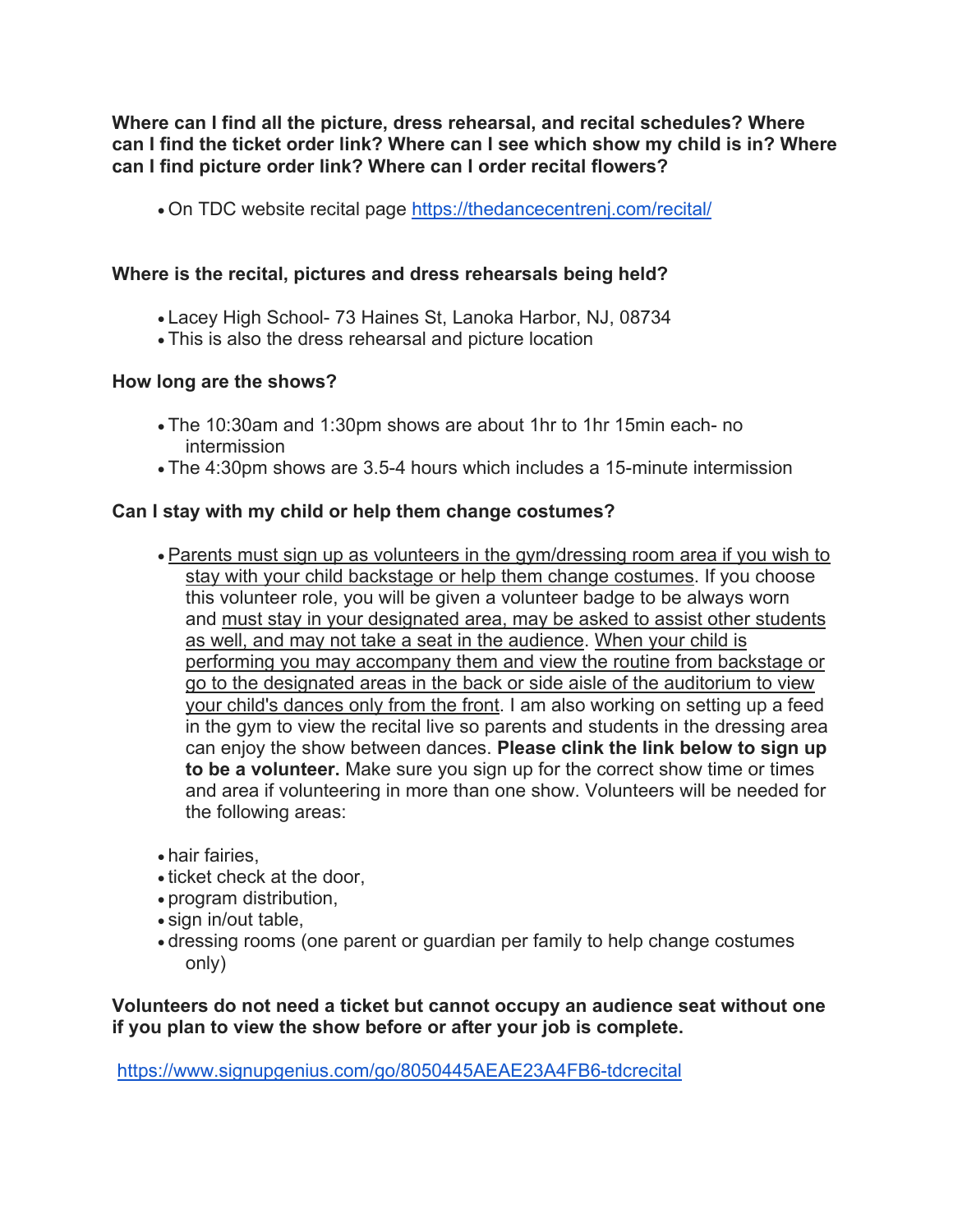### **Who can sit in the audience to view the show?**

- Anyone occupying a seat must have a valid ticket for that performance time
- Children under the age of 2 are permitted to sit on a lap but cannot occupy a seat without a valid ticket
- No strollers or infant carriers are permitted in the audience for safety reasons

### **How many tickets can I purchase?**

- All seating is assigned at time of purchase- it is NOT general admission
- 8 tickets per family go on sale from May 16th at 6:30pm -May 31st. On June 1st at 6:30pm ticket sales open for the remainder of seats available in all shows to TDC families and to the public
- If there are any tickets left, they can be purchased at the door

## **Are there handicap seats in the auditorium? -**

• There are designated handicap seating areas on both sides of the auditorium with seats noted on the seating chart and available for purchase through tutu tix. Please note that these seats do not have chairs- you will be required to sit in your own wheelchair in those designated spots

## **What time do I arrive for the recital?**

- **Dressing rooms open 1 hour prior** to each show. Students should be in costume and ready to dance 30 minutes prior to the start of each show
- Doors to **auditorium open 30 minutes prior** to each show.

#### **Can I leave before the show is done?**

- Student dismissals will only be allowed **during intermission and at the end of each show. One parent or guardian** will come to the sign in/out desk with a **valid photo ID** to pick up your child for dismissal or to drop off your child.
- If students or changing room volunteers are only in one half of the show and they have purchased a ticket, they may take a seat in the audience before or after their job is complete. No students in costume will be allowed into the audiencethey must change into regular clothes.

#### **What supplies should I bring to the show for my dancer?**

- Please double check to see that you have all costumes, accessories, and dance shoes before leaving your home
- For ease of quick changes, **all hair will be in a low bun with middle part** for all dances. Hair net, bobby pins, brush, comb, and hair spray or gel are essentials. Those who need assistance doing their dancer's hair, please click **the link below to sign up for a "hair fairy" to do your child's bun.** Hair